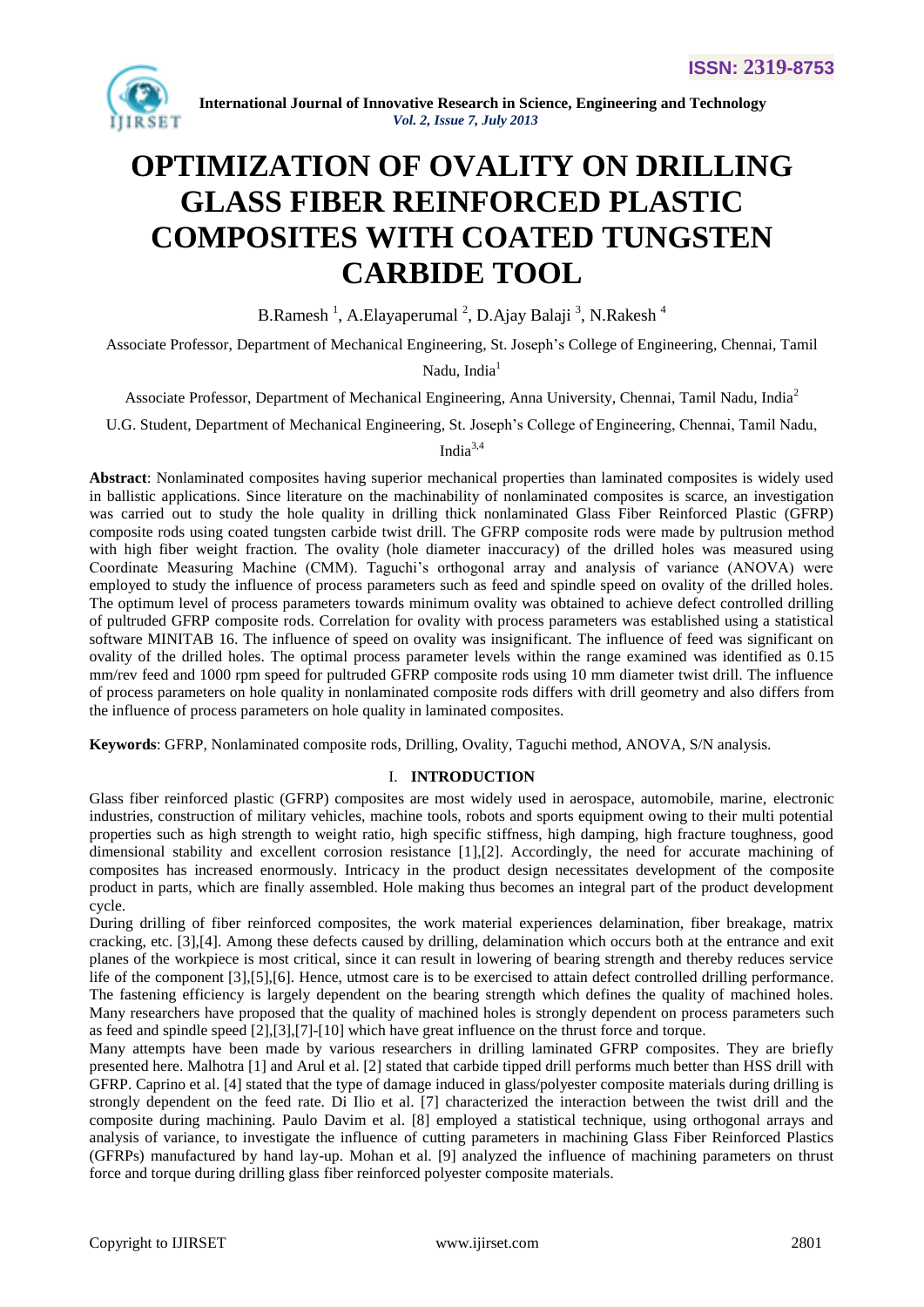

König et al. [11] stated that cutting forces such as thrust force and torque which depend on cutting parameters affects the surface quality. Wen-Chou Chen [12] correlated the delamination factor with the average thrust force for the drilling of uni-directional and multidirectional composite materials. Enemuoh et al. [13] proposed an approach combining Taguchi's technique and multi-objective optimization criterion to select global optimum drilling parameters for damage-free drilling in carbon fiber reinforced epoxy composite materials. Tsao et al. [14] predicted and evaluated delamination factor in drilling carbon fiber reinforced plastics (CFRPs) based on Taguchi"s method and the analysis of variance (ANOVA). Ogawa et al. [15] stated that the mean value (static component) of the thrust force influences on a cutting phenomenon occurring at the chisel edge of the drill and the magnitude of variation (dynamic component) of the thrust force influences on a cutting phenomenon occurring at the major cutting edge of the drill. Singh and Bhatnagar [16] drilled UD-GFRP laminates with different drill geometries and concluded that drilling-induced damage is not only dependent on thrust force alone but also on torque. They also found that the damage is maximum at higher cutting speeds and minimization of thrust force and torque during drilling can lead to minimal damage of the hole. Ramesh and Elayaperumal [17] stated that feed is only significant in influencing thrust force and torque and obtained optimal process parameter levels for drilling high fiber volume fraction nonlaminated composite rods. Ramesh et al. [18] optimized the process parameter levels for surface roughness and ovality of the drilled holes in nonlaminated composited rods. They used a special geometry drill called ratio drill for their experiments.

The literature review shows that many researchers have worked towards attaining hole quality considering thrust force, torque and damage/delamination around the drilled hole in laminated composites. However, literature on the drilling of nonlaminated composite materials is scarce. Nonlaminated composites, because of its superior properties than laminated composites, finds application in construction of bridges, prefabricated walkways and platforms, bus components, ballistic applications etc. In ballistic applications mostly thick nonlaminated composites with higher percentage of fiber weight fraction is used to ensure higher order energy absorption. Hence the research interest in the present study was to investigate the influence of drilling process parameters such as feed and spindle speed on ovality (hole diameter inaccuracy) of the drilled holes and attaining optimal process parameter levels in the selected range for hole quality considering minimum ovality of the drilled holes in high fiber weight fraction glass/epoxy thick nonlaminated composite rods. This paper presents the application of Taguchi"s orthogonal array and analysis of variance (ANOVA) to study the relative influence of process parameters and analysis of Signal-to-Noise ratio for attaining optimal parameter levels. If ovality of the drilled holes can be minimized, the bearing strength of the drilled holes and the service life of the assembled components can be substantially increased.

# II. **EXPERIMENTAL DETAILS**

Pultruded rod which is a GFRP polymeric (epoxy) nonlaminated composite (Fig. 1) with maximum fiber weight fraction was taken as workpiece. Pultruded rod was made using E-CR glass directional roving fibers of 4800 tex with 80 % fiber weight fraction and has 20 mm length and 25 mm diameter. The E-CR glass fibers are of ASTM 578 section 4.2.4 standards. In the pultruded rod the orientation of glass fibers is parallel to the axis of drill.



Fig. 1 Photograph of the GFRP rod manufactured by pultrusion process

The micrographs of GFRP composite obtained through Scanning Electron Microscope (SEM) is shown in Fig. 2. The composition of GFRP composite obtained through Energy Dispersive X-ray Spectrometry (EDX) is found to be Carbon - 62.69 %, Oxygen -16.88 %, Magnesium - 0.22 %, Aluminium - 0.73% and Silicon -2.33 %. Twist drill (Sandvik No. R840 1000 A1A), made of tungsten carbide and coated with TiN/TiAlN was used in this work to produce through holes (Fig. 3). The physical properties of the pultruded rod and specification of the drill is given in Tables I and II respectively. CNC machining center (ARIX VMC 100) was used to perform the drilling operations (Fig. 4).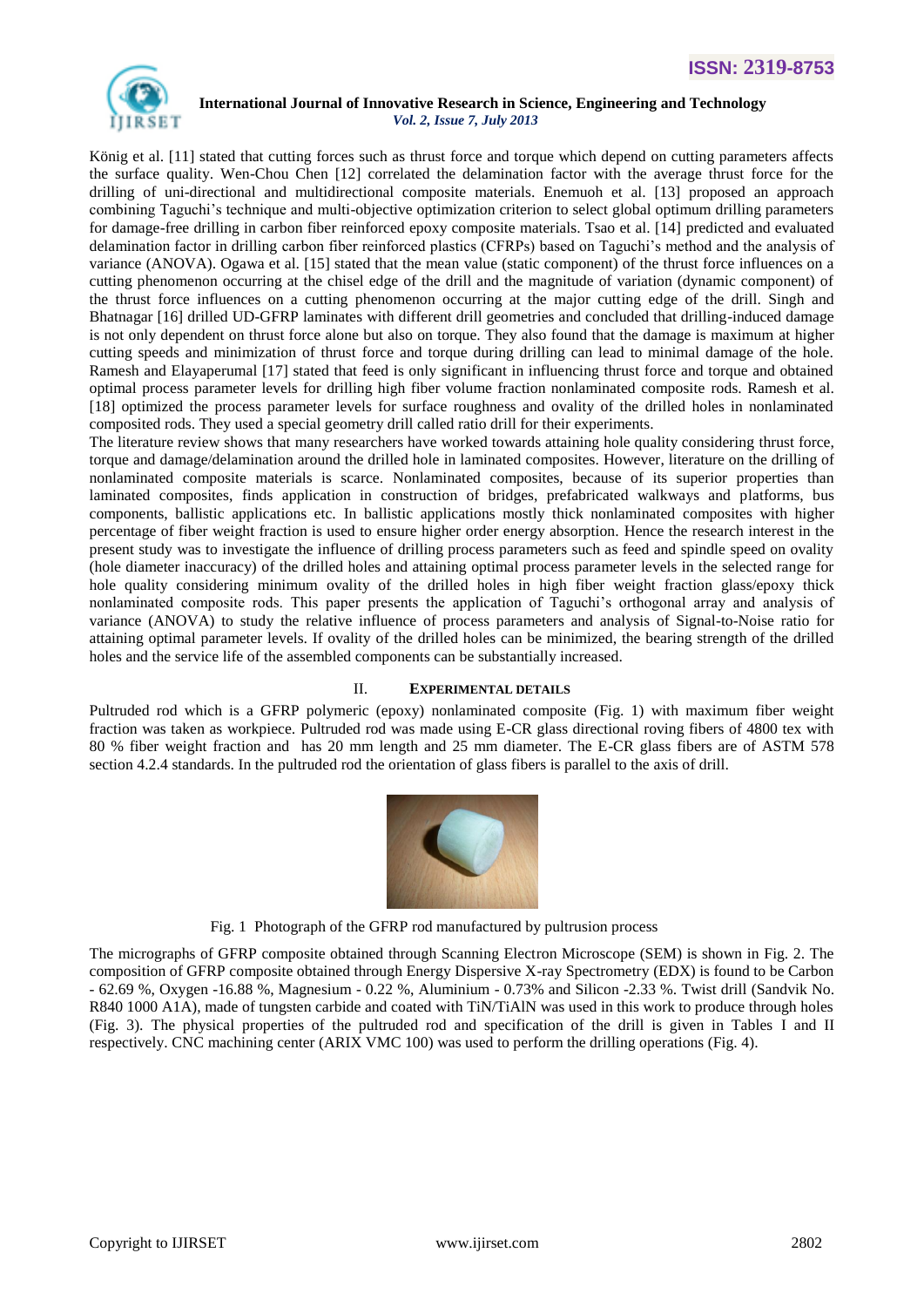



Fig. 2 SEM images of pultruded rod



Fig. 3 Photograph of Twist drill (make Sandvik) used in the tests

| <b>TABLE</b> I                   |  |
|----------------------------------|--|
| Properties of GFRP composite rod |  |

| <b>Properties</b>                 | <b>Value</b> |
|-----------------------------------|--------------|
| Young's modulus (MPa)             | 49881.52     |
| Ultimate stress (MPa)             | 1004.89      |
| Elongation (%)                    | 36.40        |
| Density $(kg/m3)$                 | 212.52       |
| Specific gravity                  | 2.15         |
| Water absorption $(\%)$           | 0.0001       |
| Diameter of glass fiber $(\mu m)$ | 24.8         |
| Shore 'D' hardness                | 74-76        |

# TABLE II

# DETAILS OF THE TWIST DRILL

| Drill standard      | <b>DIN 6537</b> |
|---------------------|-----------------|
| Shank type          | Cylindrical     |
| Coolant type        | Internal        |
| Drill diameter (mm) | 10              |
| No. of flutes       | 2               |
| Helix angle         | 30 <sup>0</sup> |
| Point angle         | $140^{0}$       |
| Overall length (mm) | 89              |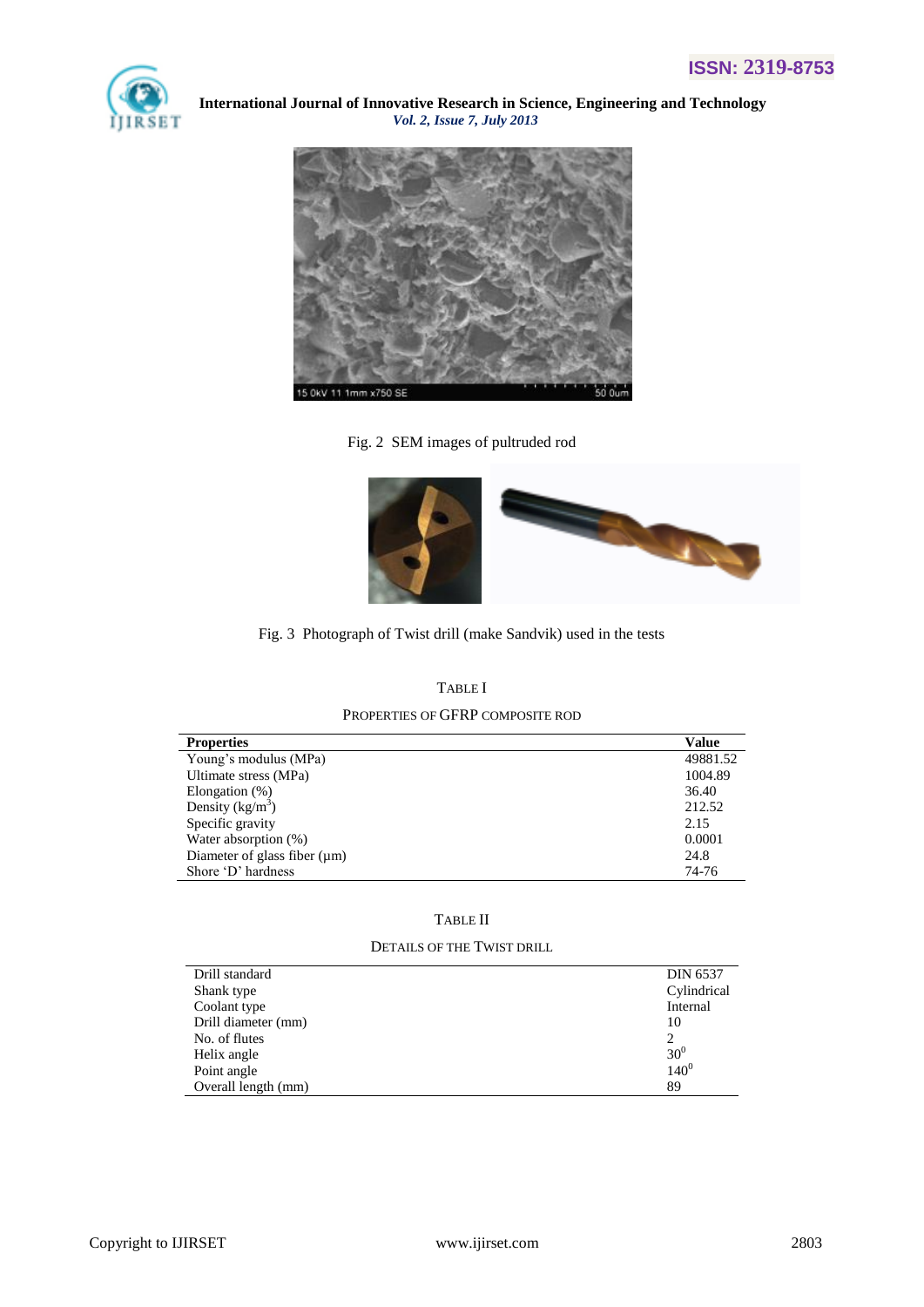



Fig. 4 Photograph of the experimental setup used for drilling GFRP composite rods

Fixture consisting of V-jaws between which the GFRP rod held was specially designed. The GFRP solid round rod was mounted on the fixture which in turn was mounted on the table of CNC machining center (Fig. 5). The schematic representation of experimental setup is shown in Fig. 6. Vacuum cleaner was used to remove powdery chips away from the cutting zone. The ovality of the drilled holes was measured using coordinate measuring machine (CMM) Tesa Micro-Hite 3D 474 (Fig. 7) which uses Tesa-Reflex MH3D software and adjustable trigger force as probe head.



Fig. 5 Close-up photograph of the experimental setup



Fig. 6 Schematic representation of experimental setup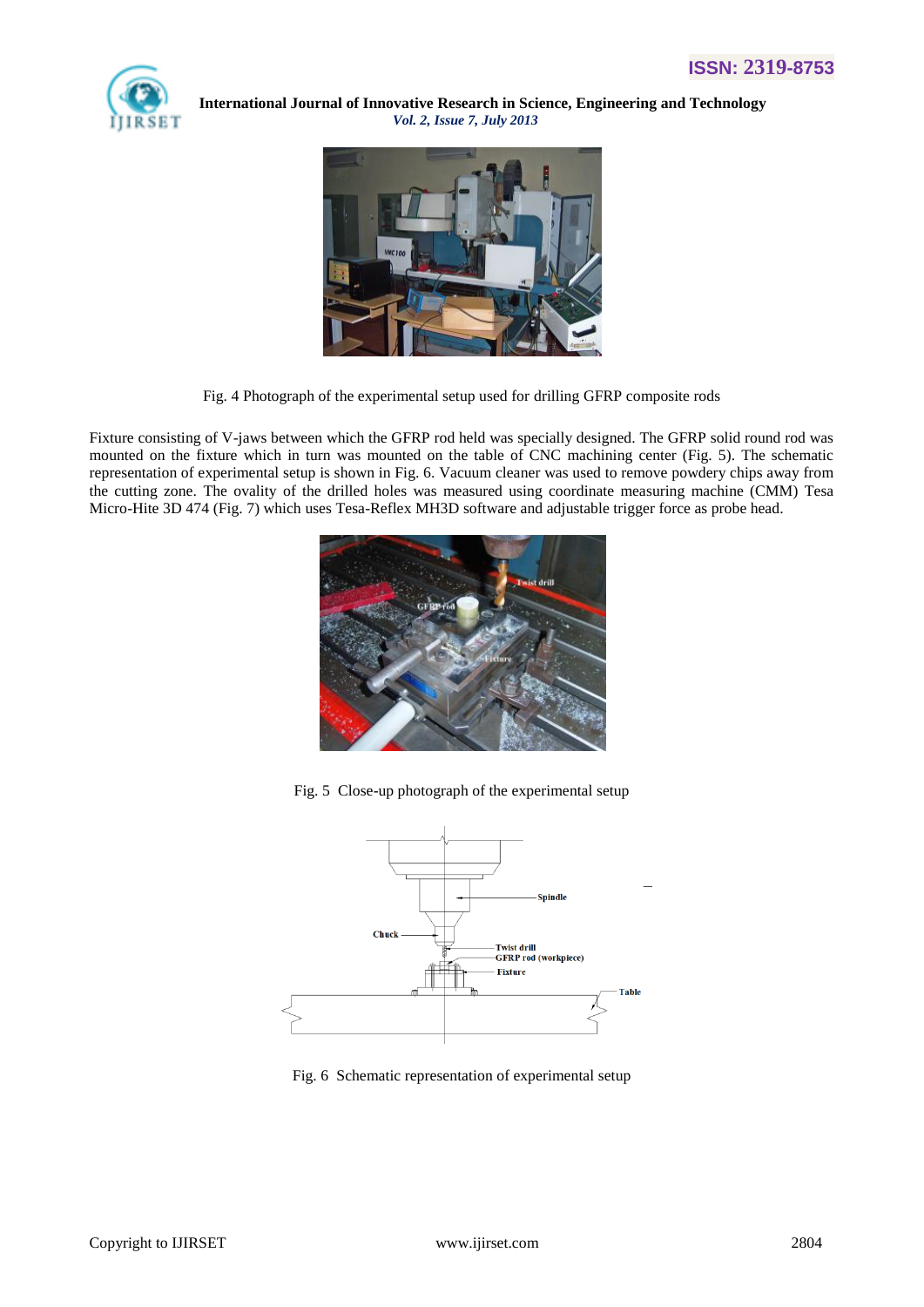



Fig. 7 Photograph of CMM used for measuring ovality of drilled holes

#### *A. Plan of Experiments*

The experiments were conducted with selected cutting conditions [16] without using coolant. The process parameters and their levels selected for drilling GFRP composite rods are presented in Table III. The orthogonal array  $L_9$  as shown in Table IV was selected for this work.

# TABLE III

#### PROCESS PARAMETERS AND THEIR LEVELS IN DRILLING

| <b>Symbol</b> | <b>Process</b><br><b>parameter</b> | <b>Level 1</b> | <b>Level 2</b> | <b>Level</b> 3 |
|---------------|------------------------------------|----------------|----------------|----------------|
| Е             | Feed (mm/rev)                      | 0.05           | 0.10           | 0.15           |
|               | Spindle speed (rpm)                | 750            | 1000           | 1250           |

This investigation was carried out in nonlaminated composite rods to optimize the process parameter levels within the selected range to attain minimum drilled hole ovality and thereby to attain defect controlled drilling which leads to high hole quality. Each test was repeated thrice and an average was taken for analysis. Analysis of variance (ANOVA) were calculated for the experimental data obtained for average of drilled hole ovality to study the relative significance of process parameters in nonlaminated composite rods. In Taguchi method, S/N ratio is the measure of quality characteristics and deviation from the desired value. In this investigation, "smaller the better" characteristic has been applied to determine the S/N ratio for average of drilled hole ovality as it is to be minimized. A higher the value of S/N ratio means the better the fit for the combined objective. The drilled hole ovality was measured many times at the entry, middle and exit of the drilled holes and an average was taken for analysis.

# TABLE IV

# $\rm L_9(3^2)$  ORTHOGONAL ARRAY WITH THE ASSIGNED VALUES

| Exp. No. | Feed | <b>Speed</b> | <b>Process parameter</b> |      |  |
|----------|------|--------------|--------------------------|------|--|
|          |      |              |                          |      |  |
|          |      |              | 0.05                     | 750  |  |
|          |      |              | 0.05                     | 1000 |  |
|          |      |              | 0.05                     | 1250 |  |
|          |      |              | 0.10                     | 750  |  |
|          |      |              | 0.10                     | 1000 |  |
|          |      |              | 0.10                     | 1250 |  |
|          |      |              | 0.15                     | 750  |  |
|          |      |              | 0.15                     | 1000 |  |
|          |      |              | 0.15                     | 1250 |  |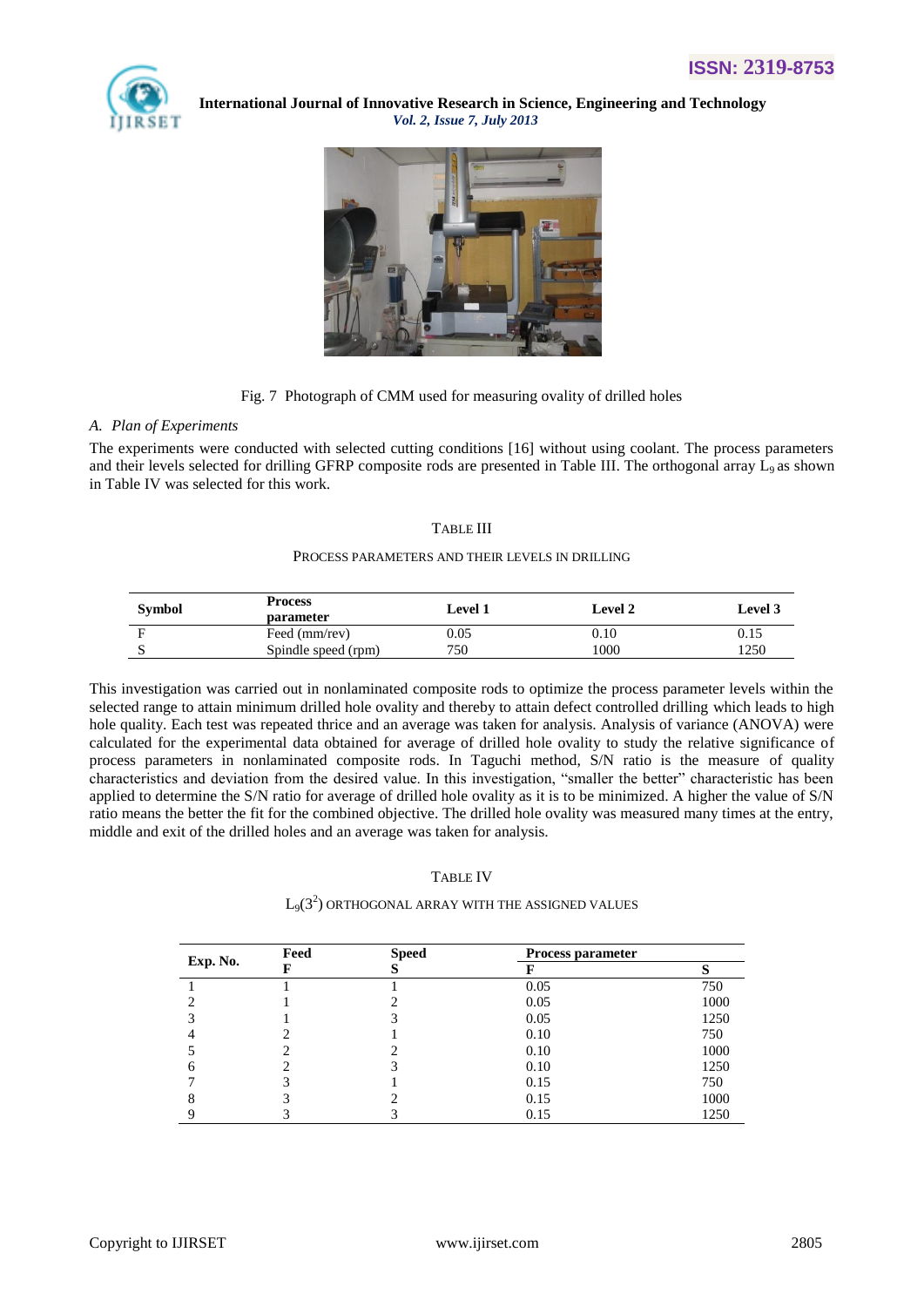

# III. **EXPERIMENTAL RESULTS AND DISCUSSIONS**

The influence of process parameters (feed and speed) on ovality is discussed below. Two twist drills have been used for making 27 holes. The average flank wear of first twist drill after making 14 holes was 0.1133 mm and that of second twist drill after making remaining holes was also 0.1133 mm. This reveals that effect of flank wear on hole quality will be negligible and hence tool wear is not considered in this study.

# *B. Ovality*

From Fig. 8 it can be realized that ovality of the drilled hole decreases with increase in speed and feed which is in contrast with [18] where the ovality of the drilled hole decreases with decrease in speed and feed. This may be due to the difference in the geometry of drill used. Also it is observed that lower ovality of the drilled hole can be obtained with medium feed (0.10 mm/rev) and higher speed (1250 rpm). From Table V, it is observed that experiment no. 6 gives minimum ovality in pultruded rods.



Fig. 8 Influence of feed and spindle speed on average ovality

# TABLE V

AVERAGE OVALITY VALUES AS A FUNCTION OF PROCESS PARAMETERS

|         | L <sub>o</sub> |              |                   |  |
|---------|----------------|--------------|-------------------|--|
| Exp.No. | Feed           | <b>Speed</b> | mm                |  |
|         | mm/rev         | rpm          | Pultrude<br>d rod |  |
| 1       | 0.05           | 750          | 10.634            |  |
| 2       | 0.05           | 1000         | 10.487            |  |
| 3       | 0.05           | 1250         | 10.526            |  |
| 4       | 0.10           | 750          | 10.357            |  |
| 5       | 0.10           | 1000         | 10.321            |  |
| 6       | 0.10           | 1250         | 10.258            |  |
| 7       | 0.15           | 750          | 10.287            |  |
| 8       | 0.15           | 1000         | 10.261            |  |
| 9       | 0.15           | 1250         | 10.315            |  |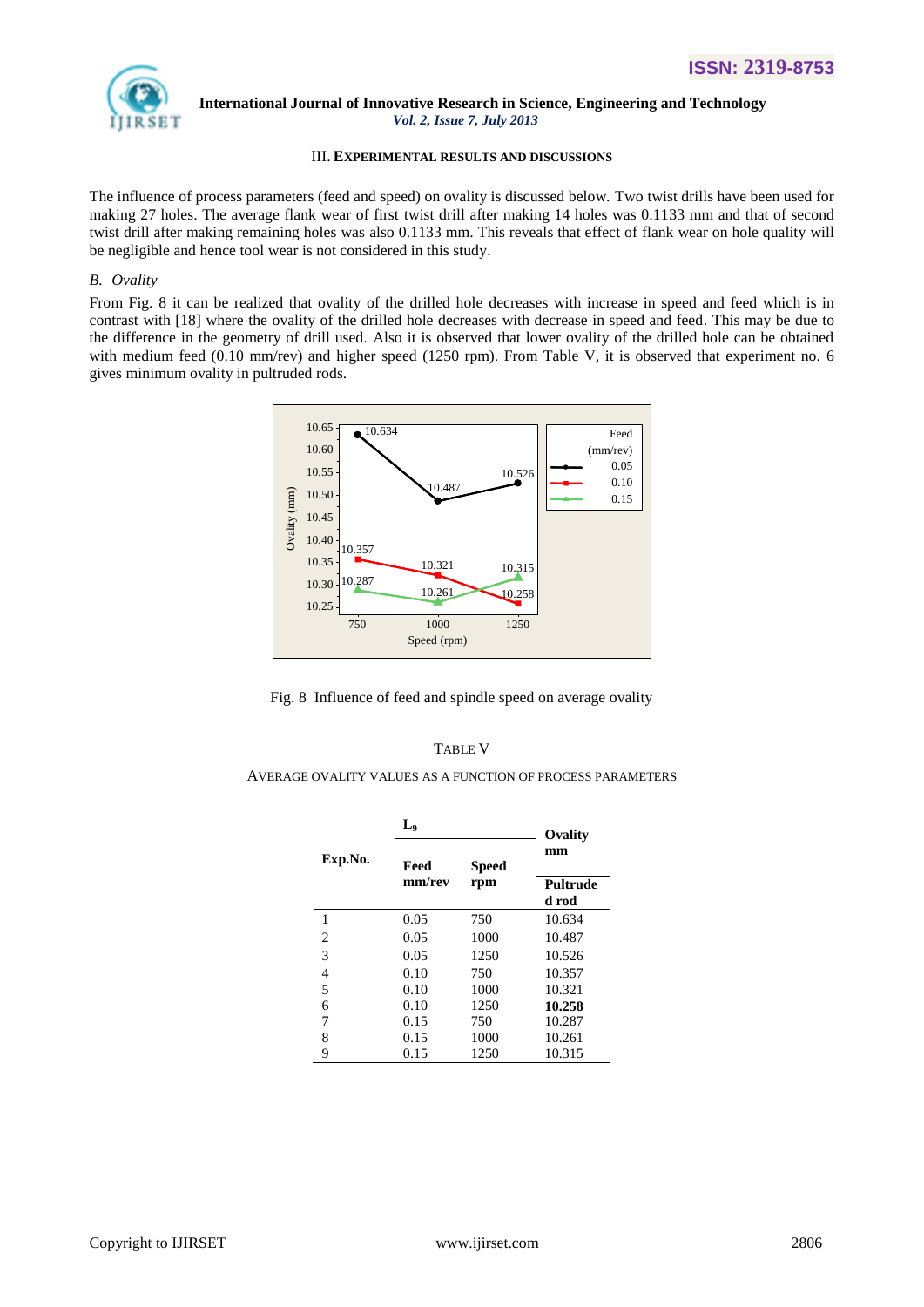

# *C. Analysis of Variance (ANOVA) and Signal-to-Noise (S/N) Ratio*

The analysis of variance of the experimental data was done to statistically analyze the relative significance of process parameters, feed (F) and speed (S), on ovality of the drilled holes. The last column of the ANOVA table indicates the percentage of contribution ( $\rho$ ) of each parameter to the total variation indicating the influence of each parameter. The parameters are not physically significant if their variance ratio is less than the pooled error.

From the analysis (Table VI) it is inferred that the process parameter F, feed, has both physical and statistical significance on ovality of the drilled hole. This differs from [18] where the parameter feed has no significance on ovality of the drilled hole. This may be due to the difference in the geometry of drill used. From the analysis (Table VI ) it is inferred that the parameter speed, has no significance on ovality of the drilled hole. This differs from [18] where speed has influence on ovality of the drilled hole. This also may be due to the difference in geometry of drill used.

| <b>Source</b> | DF <sup>a</sup> | $S^{\rm b}$ | $\mathbf{V}^{\mathbf{c}}$ | $\mathbf{F}^{\mathbf{d}}$ | $S^{,e}$ | $\rho^{f}(\%)$ |
|---------------|-----------------|-------------|---------------------------|---------------------------|----------|----------------|
| F             | 2               | 0.087       | 0.044                     | 26.743                    | 0.084    | 84.40          |
| S             | 2               | 0.006       | 0.003                     | 1.759                     | 0.002    | 2.49           |
| Error         | $\overline{4}$  | 0.007       | 0.002                     |                           |          |                |
| $(e)^g$       | 4               | 0.007       | 0.002                     |                           | 0.013    | 13.11          |
| Total         | 8               | 0.100       | 0.012                     |                           |          | 100            |

TABLE VI ANOVA TABLE FOR AVERAGE OVALITY

a. degree of freedom. b. sum of squares. c. variance. d. variance ratio. e. pure variation. f. percentage of contribution. g. pooled error

The S/N ratio response graph for ovality is shown in Fig. 9. From Fig. 9 the optimal combination can be concluded as 0.15 mm/rev feed and 1000 rpm speed which gives lower drilled hole ovality of the order of 10.261 mm. The optimal value of drilled hole ovality in nonlaminated GFRP composite rod using twist drill is higher than that of using ratio drill [18]. This may be due to the difference in geometry of drill used.





#### *D. Correlation of Ovality with Process Parameters*

In use of nonlinear regression analysis, the correlation for ovality with process parameters in drilling pultruded GFRP composite rods was obtained using statistical software MINITAB 16. The regression equation is:

Ovality in mm =  $12 - 13.8$  F – 0.00167 S + 42.5 F2 + 0.000001 S2 + 0.00272 FS, (2)  $R^2 = 0.965$  and  $R^2$  (adj) = 0.908

where F is feed in mm/rev and S is spindle speed in rpm. In multiple regression analysis,  $R^2$ , which is called R-sq, is the regression co-efficient, where  $R^2 > 0.85$  for the models indicates that the fit of the experimental data is satisfactory. Therefore, the model for drilled hole ovality deem to be fit.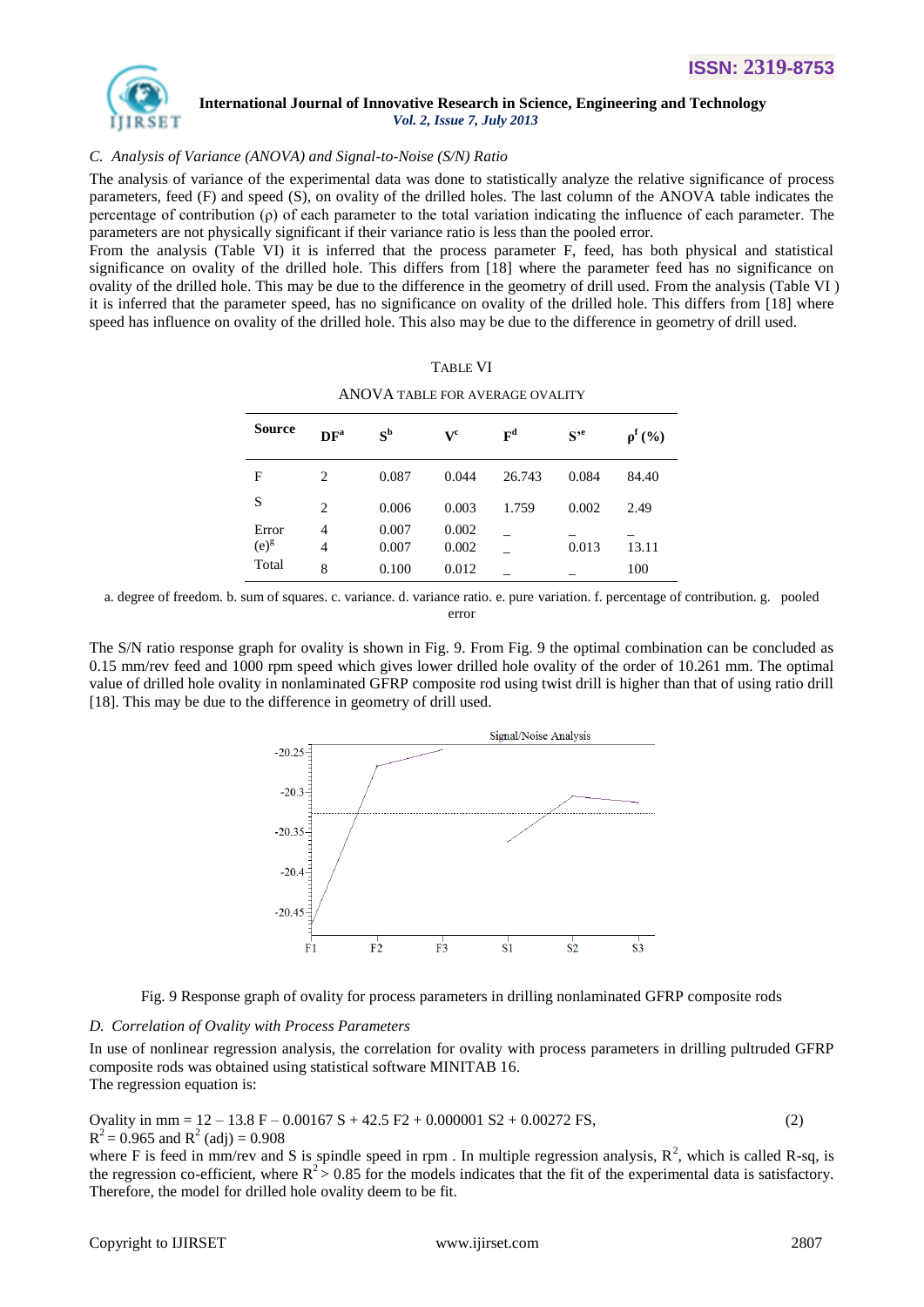

#### IV.**CONCLUSIONS**

The research in the present study was to optimize the process parameter levels within the range examined based on minimum ovality of the drilled hole and thereby attaining high hole quality in drilling nonlaminated GFRP composite rods using a coated solid tungsten carbide drill. Based on the experimental results and methodology used, the following conclusions can be drawn from drilling pultruded GFRP composite rods using twist drill of diameter 10 mm.

- 1. The influence of speed on ovality of the drilled holes was insignificant. This differs from drilling nonlaminated composite rods using ratio drill where speed has influence on ovality of the drilled hole. This may be due to the difference in geometry of drill used.
- 2. The influence of feed was significant (84.40 %) on ovality of the drilled hole. This differs from drilling nonlaminated composite rods using ratio drill where the parameter feed has no influence on ovality of the drilled hole. This may be due to the difference in geometry of drill used.

3. The optimal process parameter levels to attain lower ovality of the drilled hole and thereby producing high quality holes in drilling pultruded GFRP composite rods was identified as 0.15 mm/rev feed and 1000 rpm speed within the range examined. This optimal process parameter level combination gives ovality of the drilled hole in the order of 10.261 mm which is higher than that of using ratio drill. This may be due to the difference in geometry of drill used.

4. The mathematical model developed for ovality of the drilled hole deem to be fit.

#### **ACKNOWLEDGMENT**

The authors are grateful to M/s. Sunrise Fibre Glass Industries, Bangalore, India for supplying the composite materials for experimentation. The authors are thankful to Sandvik Coromant India for supplying the drill bits used in this experiments. Also the authors are thankful to Opus Precision Instruments Private Limited, Chennai for assisting in taking ovality measurements.

#### **REFERENCES**

- [1] Malhotra, S.K., "Some studies on drilling of fibrous composites", Journal of Materials Processing Technology, vol. 24, pp. 291–300, 1990.
- [2] Arul, S., Vijayaraghavan, L., Malhotra, S.K., and Krishnamurthy, R., "Influence of tool material on dynamics of drilling of GFRP composites", International Journal of Advanced Manufacturing Technology, vol. 29, pp. 655–662, 2006.
- [3] Tagliaferri, V., Caprino, G., and Diterlizzi, A., "Effect of drilling parameters on the finish and mechanical properties of GFRP composites", International Journal of Machine Tools and Manufacture, vol. 30 Issue 1, pp. 77–84, 1990.
- [4] Caprino, G., and Tagliaferri, V., "Damage development in drilling glass fibre reinforced plastics", International Journal of Machine Tools and Manufacture, vol. 35 Issue 6, pp. 817–829, 1995.
- [5] Bhattacharyya, D., and Horrigan, D.P.W., "A study of hole drilling in Kevlar composites", Composites Science and Technology, vol. 58, pp. 267–283, 1998.
- [6] Khashaba, U.A., "Delamination in drilling GFR-thermoset composites", Composite Structures, vol. 63, pp. 313–327, 2004.
- [7] Di Ilio, A., Tagliaferri, V., and Veniali, F., "Cutting mechanisms in drilling of aramid Composites", International Journal of Machine Tools and Manufacture, vol. 31 Issue 2, pp. 155–165, 1991.
- [8] Paulo Davim, J., Pedro Reis, and Conceição Antonio, C., "Experimental study of drilling glass fiber reinforced plastics (GFRP) manufactured by hand lay-up", Composites Science and Technology, vol. 64, pp. 289–297, 2004.
- [9] Mohan, N.S., Ramachandra, A., and Kulkarni, S.M., "Influence of process parameters on cutting force and torque during drilling of glass-fiber polyester reinforced composites", Composite Structures, vol. 71, pp. 407–413, 2005.
- [10] Dharan, C.K.H., and Won, M.S., "Machining parameters for an intelligent machining system for composite laminates", International Journal of Machine Tools and Manufacture, vol. 40, pp. 415–426, 2000.
- [11] König, W., and Grass, P., "Quality definition and assessment in drilling of fibre reinforced thermosets", Annal CIRP, vol. 38, pp. 119–124, 1989.
- [12] Wen-Chou Chen, "Some experimental investigations in the drilling of carbon fiber- reinforced plastic (CFRP) composite laminates", International Journal of Machine Tools and Manufacture, vol. 37 Issue 8, pp. 1097–1108, 1997.
- [13] Ugo. Enemuoh, E., Sherif El-Gizawy, A., and Chukwujekwu Okafor, A., "An approach for development of damage-free drilling of carbon fiber reinforced thermosets", International Journal of Machine Tools and Manufacture, vol. 41, pp. 1795–1814, 2001.
- [14] Tsao, C.C., and Hocheng, H., "Taguchi analysis of delamination associated with various drill bits in drilling of composite material", International Journal of Machine Tools and Manufacture, vol. 44, pp. 1085–1090, 2004.
- [15] Ogawa, K., Aoyama, E., Inoue, H., Hirogaki, T., Nobe, H., Kitahara, Y., Katayama, T., and Gunjima, M., "Investigation on cutting mechanism in small diameter drilling for GFRP (thrust force and surface roughness at drilled hole wall)", Composite Structures, vol. 38 Issue 1-4, pp. 343–350, 1997.
- [16] Singh, I., and Bhatnagar, N., "Drilling of uni-directional glass fiber reinforced plastic (UD-GFRP) composite laminates", International Journal of Advanced Manufacturing Technology, vol. 27, pp. 870–876, 2006.
- [17] Ramesh, B., and Elayaperumal, A., "Optimization of process parameter levels during drilling high fiber volume fraction nonlaminated GFRP polymeric composites", International Journal of Science and Engineering Applications, vol.1 Issue 2, pp. 120–126, 2012.
- [18] Ramesh, B., Elayaperumal, A., Manikandan, C., Mokesh, S., and Jolly Abraham, "Experimental investigation and statistical analysis on the determination of hole quality in dry drilling of GFRP polymeric composites", International Conference on Mechanical and Industrial Engineering, pp. 11-17, 2013.
- [19] Ramesh, B., Joseph Cyril Sharan, S., and Kavialagan, R., "Experimental investigation and optimization in drilling GFRP polymeric composites using Taguchi and ANOVA", International Journal of Mechanical and Production Engineering, vol. 2 Issue 1, pp. 52–60, 2013.